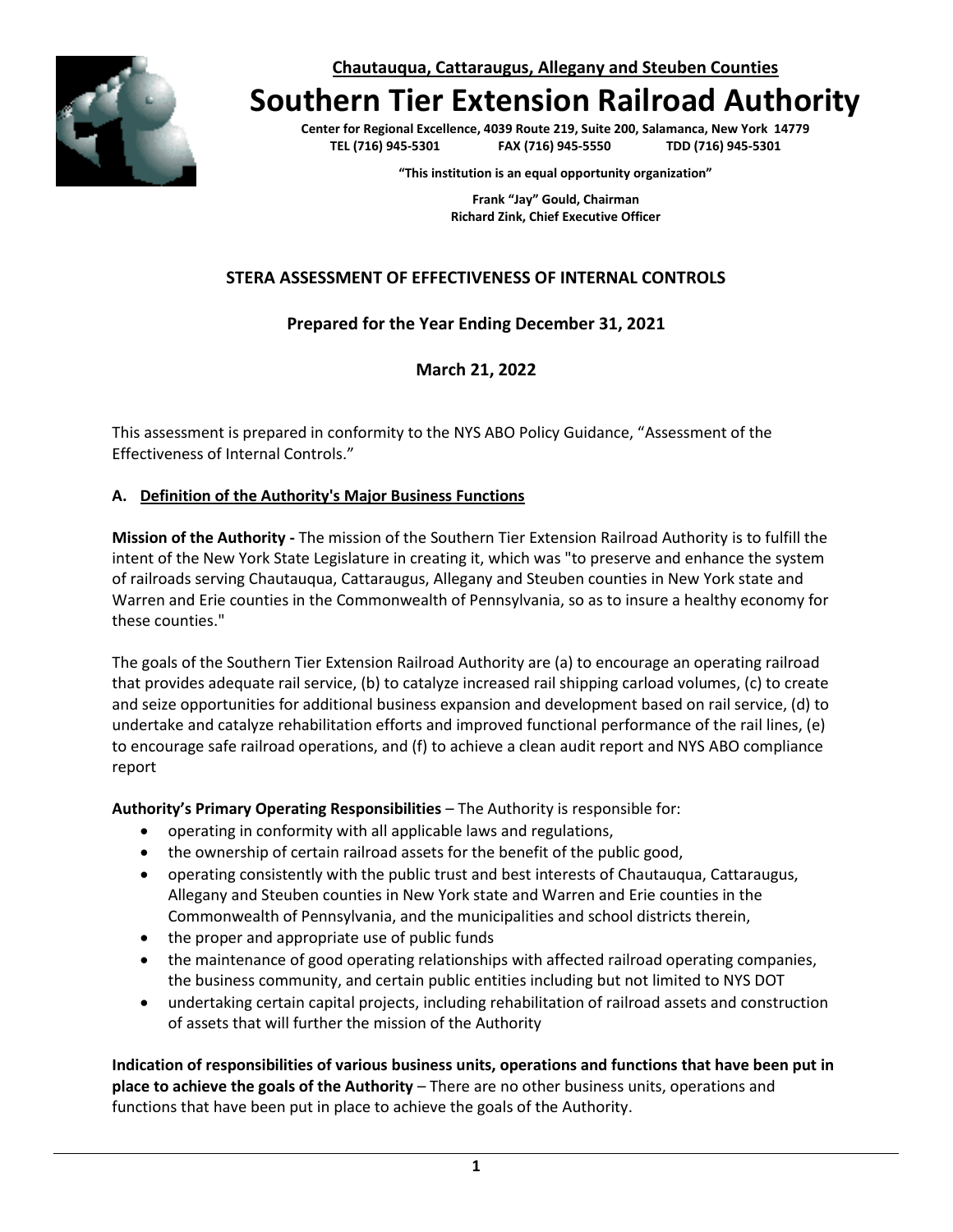**Definition of the Objectives of the Authority** – The Authority's objectives include:

- the promotion of the ongoing and permanent commercial viability of the railroad system operating in southwestern New York State and northwestern Pennsylvania
- the increased utilization of railroad shipping by companies operating in southwestern New York State and northwestern Pennsylvania
- growth in real property and sales tax bases of the affected counties in New York state and the Commonwealth of Pennsylvania, and the municipalities and school districts therein

**Policies, procedures and guidelines in place to guide staff in the operations of each specific business function, communicate the objectives, and provide the methods and procedures used to assess the effectiveness of those functions** – STERA has in place the following policies:

- Bylaws
- Audit Committee Charter
- Governance Committee Charter
- Code of Ethics
- Compensation, Reimbursement and Attendance Policy
- Competencies and Personal Attributes Required of Board Members
- Defense and Indemnification Policy
- Equal Opportunity and Affirmative Action Policy
- Internal Control Procedures
- Investment Policy
- Lobbying Policy
- Management Performance Evaluation Standards
- Measurement Standards for Performance Evaluation
- Mission Statement
- New Member Orientation Process
- New Member Orientation Process Reference Document
- Procurement Guidelines
- Property Disposition Guidelines
- Public Access to Records Policy
- Public Access to Records Subject Matter List
- Records Management Program
- Travel and Use of Discretionary Funds Policy
- Uniform Tax Exemption Policy
- Whistleblower Policy

STERA also has the following policy in a state of preparation:

• Personnel Policy

The Personnel Policy is not a priority inasmuch as STERA does not have, and does not foresee having, any personnel / employees.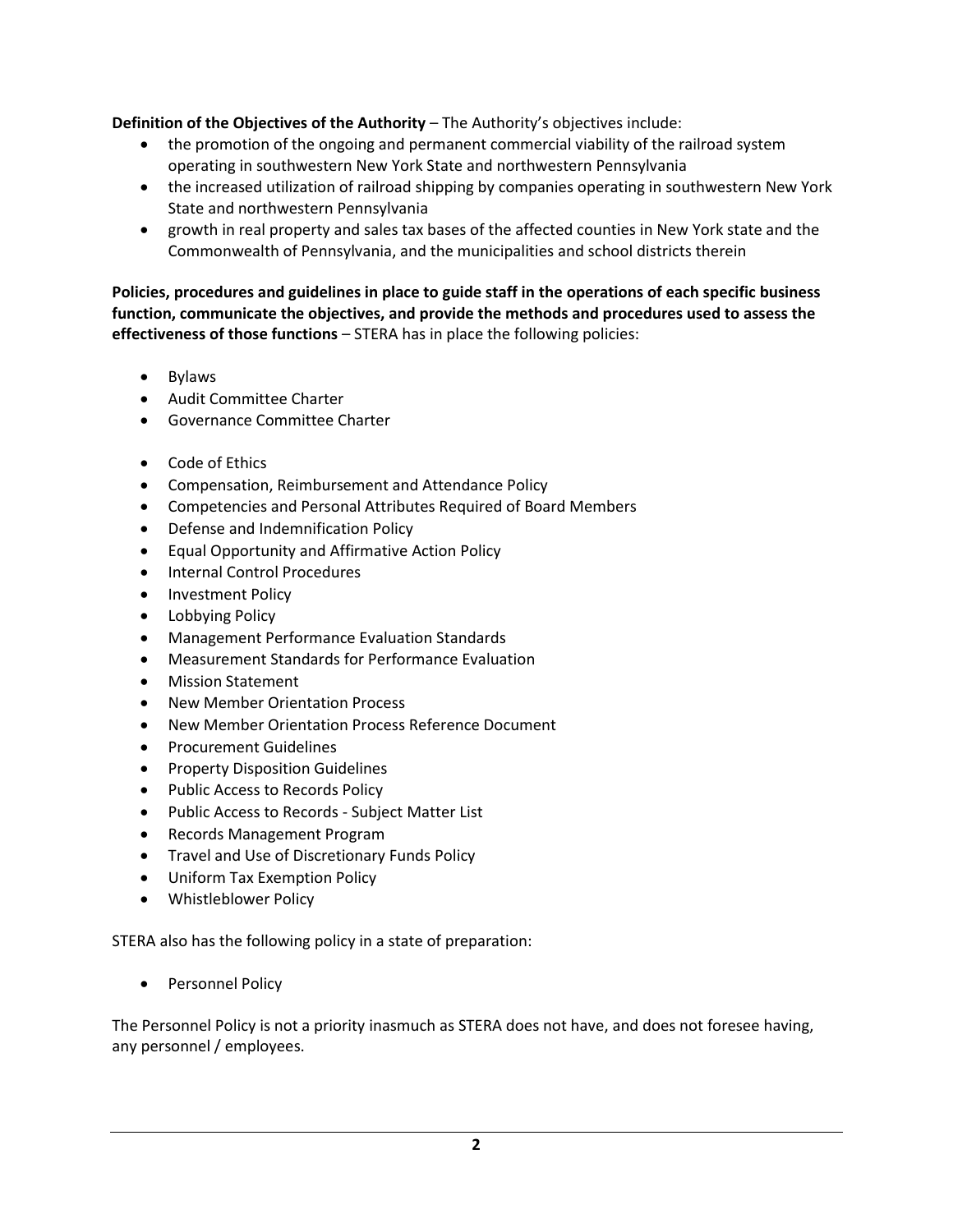STERA also has in place the following three committees to help guide staff, implement business operations, and provide the methods and procedures used to assess the effectiveness of business functions:

- Executive Committee
- Audit Committee
- Governance Committee

The Authority has not created a Finance Committee inasmuch as it never has issued any debt.

#### **B. Determination of the Risks Associated with Authority Operations**

| <b>Risks</b>                                             | <b>Risk Level</b>                     |
|----------------------------------------------------------|---------------------------------------|
| Financial insolvency - external causes                   | Low                                   |
| Financial insolvency - internal causes                   | Low                                   |
| Liability for event occurring from railroad operations   | Low (indemnified by Norfolk Southern) |
| Liability for event occurring from real estate ownership | Low (indemnified by Norfolk Southern) |
| Liability for event occurring during construction        | Low (indemnified by contractors)      |

#### **Methods for Minimizing or Avoiding Risks**

- Risk: Financial insolvency external causes
	- o Method: Avoiding activities that are not self-liquidating from external funding
- Risk: Financial insolvency internal causes
	- $\circ$  Method: Separation of duties amongst contract staff with respect to cash handling, accounting transaction entry, preparation of interim internal financial statements, and review and reconciliation of bank statements and interim internal financial statements; involvement of Board (through the CFO, who is a Board member) in the review of interim internal financial statements and the review and reconciliation of bank statements and interim internal financial statements; review of interim internal financial statements by Audit Committee and full Authority Board; double signature requirement for all checks (CEO does not have signature authority); annual audits in which all financial transactions are reviewed; and ethics filings by Board and contract staff.
- Liability for event occurring from railroad operations
- o Method: Indemnification agreement with operating railroads, directors and officers insurance
- Liability for event occurring from real estate ownership
	- o Method: Indemnification agreement with operating railroads, directors and officers insurance
- Liability for event occurring during construction
	- o Method: Indemnification agreement with construction agents and engineering consultants, requiring construction agents and engineering consultants to have adequate insurance, directors and officers insurance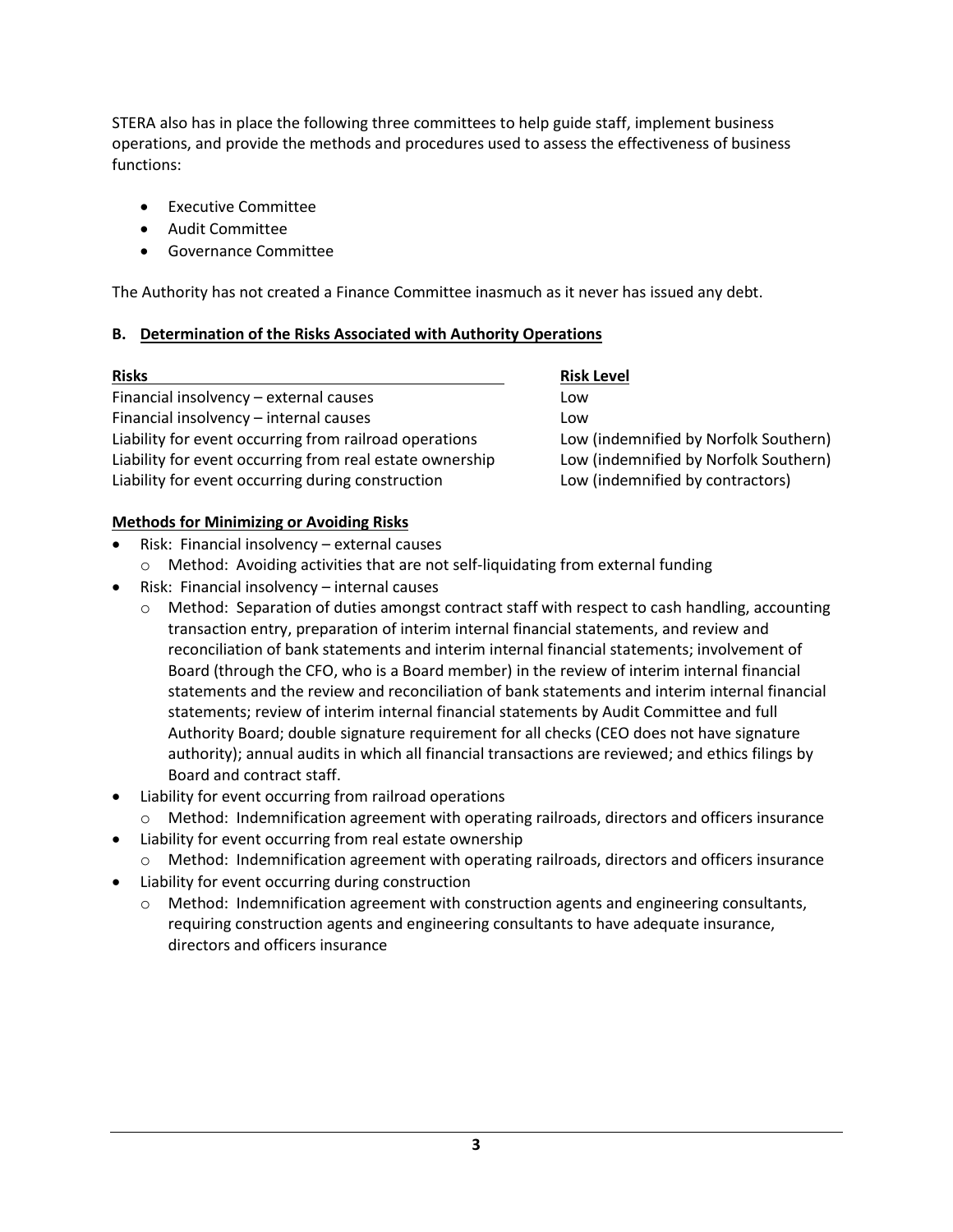## **Frequency of Review of Risk Controls**

- Risk: Financial insolvency external causes
	- o This is an ongoing procedure. It is reviewed annually.
- Risk: Financial insolvency internal causes
	- o This is an ongoing procedure. It is reviewed annually.
- Liability for event occurring from railroad operations
	- $\circ$  This is an ongoing procedure, with the indemnification agreement in place and insurance in place. It is reviewed annually.
- Liability for event occurring from real estate ownership
	- $\circ$  This is an ongoing procedure, with the indemnification agreement in place and insurance in place. It is reviewed annually.
- Liability for event occurring during construction
	- $\circ$  This is an ongoing procedure, with the indemnification agreements and insurance requirements for construction agents and engineering consultants required of all such contracts. Insurance is in place on an ongoing basis. This policy is reviewed annually.

## **C. Identification of the Internal Control Systems in Place**

The Authority has adopted a number of internal controls (policies, practices, attitudes, guidelines and other actions) that, when followed, provide reasonable assurance that the Board and staff understand and properly carry out their responsibilities, that appropriate professional and ethical conduct is observed, and that the Authority will honor its purpose and mission. All Board members and management are aware of and understand the policies and practices that the Authority has adopted to ensure that the Authority is effective and to address the risks that are relevant to the Authority's operation. The Authority's policies and guidelines are posted on the Authority's web site for review by all Board members and management, and all Board members and management are given a copy of these policies and guidelines when they first become associated with the Authority.

#### **D. Assessment of the Extent to Which the Internal Control System is Effective**

The assessment of internal controls is an annual process involving a review by the Authority's Governance Committee and Audit Committee, which identify and report any weaknesses of the internal control structure to the Authority Board of Directors and Management. During this process, the Governance Committee and Audit Committee, using any recommendations from the independent auditor, evaluate the effectiveness of the existing control structure and determine whether current procedures are adequate with respect to mitigating risk, minimizing ineffectiveness and deterring opportunities that could lead to the abuse of corporate assets. The Governance Committee and Audit Committee also evaluate whether the authority's policies and operating practices are understood and executed properly and whether these policies and practices are adequate to protect the organization from waste, abuse, misconduct, or inefficiency. This assessment also is reported to the Authority Board of Directors and Management. The primary vehicle for these assessments is inquiry and observation, supplemented by a review of documents and records as needed.

# **E. Process for Corrective Action**

When a weakness is identified, the Governance Committee and/or Audit Committee recommend to the Authority Board of Directors and Management a corrective action plan. The Board reviews any such recommendation, modifies the proposed plan if necessary, and then adopts the corrective action plan,